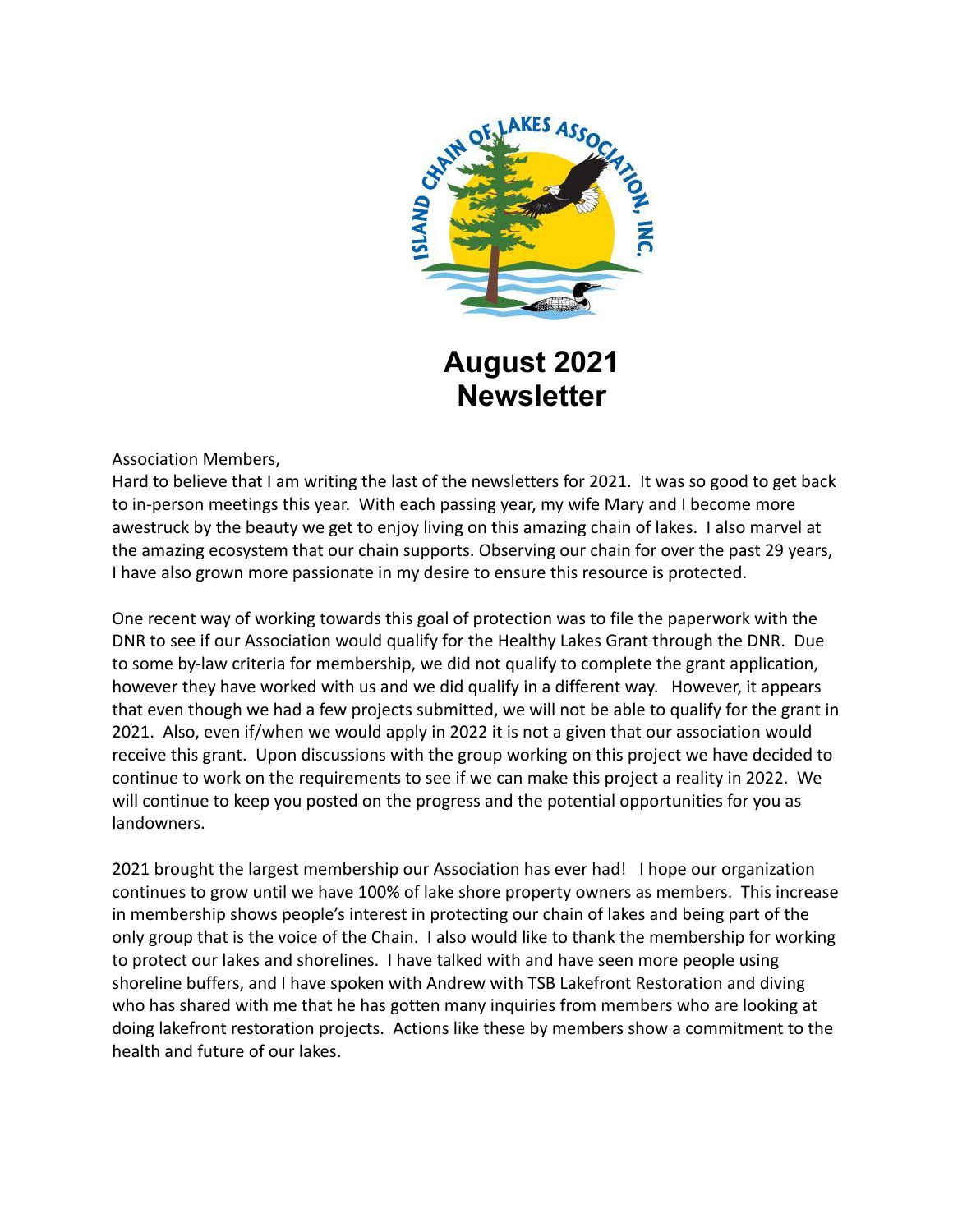Our last meeting of 2021 will be on August 14, 2021, at 10 AM at Hawks. We will be holding board member elections at this meeting so there will not be a guest speaker. Positions being voted on this year will be Vice President, Treasurer and the Lake Representatives from McCann and Chain Lakes. Thank you to all who expressed interest in running for board positions. I was thrilled by the willingness of members to step up and run. Board members Mark Schmitt (Vice President) and Ron Ottom, (Chain Lake Representative) are stepping down from their board positions . I can't thank these two men enough for their long commitment and dedication to our Chain of Lakes Association. Both board representatives were in place when I started as president 5+ years ago and have been great assets.

Finally, I want to again thank all those who have assisted with the Brat feed over the years. After the completion of the 2021 Brat feed, I was informed that the group who has organized and ran the brat feed since I believe it's origination have decided to step down at their post as the organizers for this event. I would like to specifically thank Bill and Bea Burnap, and Donna and Mike Cousino for their principlel leadership over the years. We hope to continue this event in the future but will be looking for new faces to be the leaders of this project.

Karl Nordin, President [Karlnordin61@gmail.com](mailto:Karlnordin61@gmail.com) or call or text 715-577-8692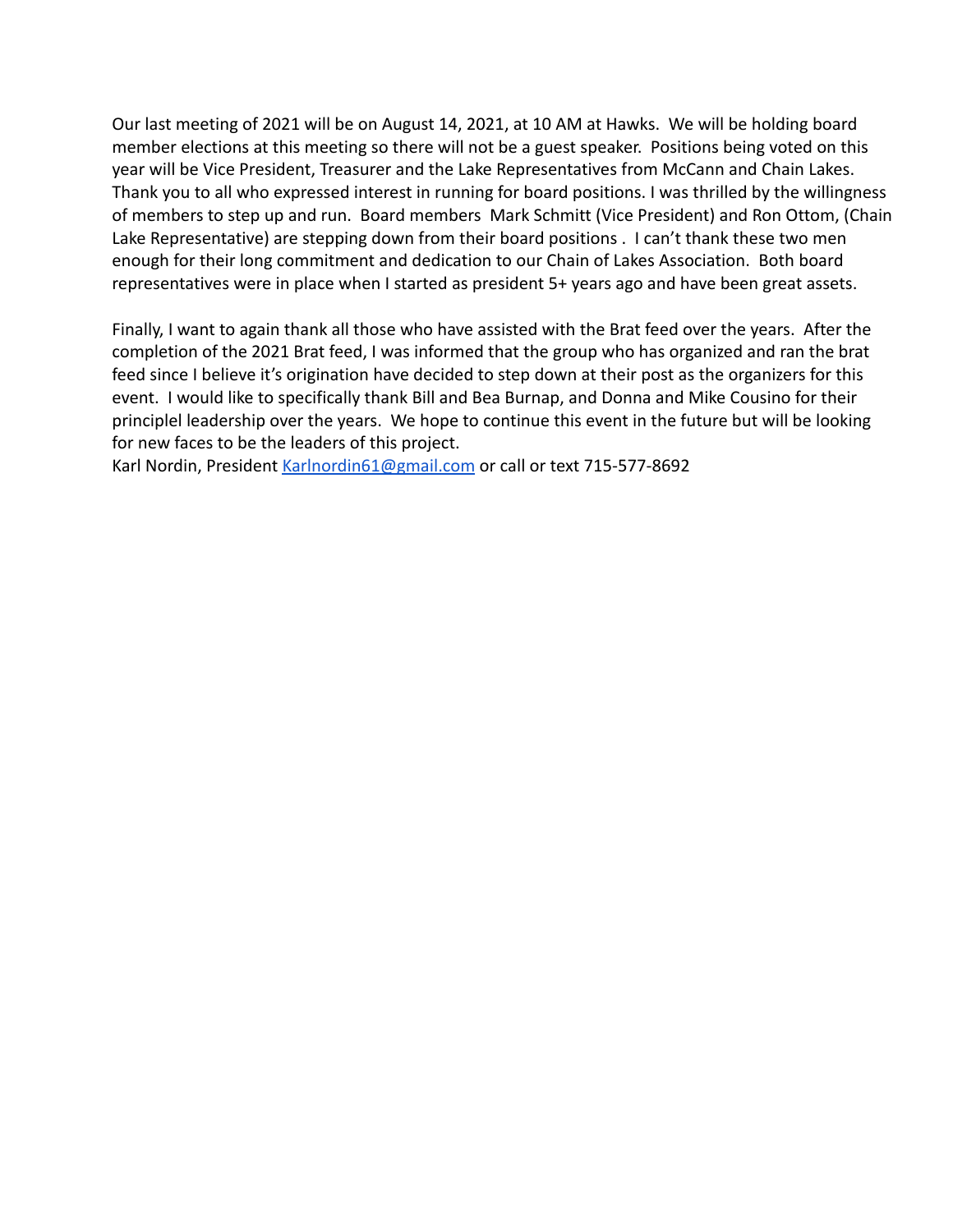#### **ISLAND CHAIN OF LAKES ASSOCIATION, INC MEETING MINUTES July 10, 2021 CLEAR LAKE RESORT**

#### **INTRODUCTION**

- I. Call to order President Karl Nordin called the meeting to order at 11:06 a.m. and opened with the …..
- II. Pledge of Allegiance.
- III. Karl introduces the ICOLA board members. Karl then welcomed any new members to the ICOLA and the following identified themselves as such:
	- a. Blake Conde Island Lake
	- b. Dave Turner Chain Lake
- IV. There was a correction to the June 12, 2021 secretary's report. John Nahorniak's email had a spelling error and was corrected to read as john.nahorniak@gmail.com. Lin Bobb motioned to accept the corrected secretary's report and Deb Krahn seconded the motion. The motion passed on a unanimous voice vote.
- **V.** Treasurer John Kowalewski provided the association funds report:
	- a. General funds total \$17,478.62
	- b. Walleye account \$19,488.27
	- c. Land acquisition \$15,267.27

John advised that the ICOLA currently has 222 members, of which 9 are associate members. Linda Carpenter motioned to approve the treasurer's report and John Frank seconded the motion. The motion passed on a unanimous voice vote.

#### **OLD BUSINESS**

- VI. Karl reminded everyone who had not picked up their calendar to do so (while supplies last).
- VII. Karl thanked the Higgins/Bonacorda families and Sheps Northside Resort for the July  $4<sup>th</sup>$ fireworks displays this year.
- VIII. Karl reminded everyone that four ICOLA board member positions (Vice President, Treasurer and Chain Lake and McCann Lake representatives) are open for election this year. He encouraged anyone interested to contact him.
- IX. Karl advised members that the ICOLA now has an Amazon Smile account. John Kowalewski advised that any member using Amazon can sign into Amazon Smile, enter "Island Chain of Lakes" and authorized orders made this way will provide funding from Amazon directly to the ICOLA.
- X. Karl advised that the Rusk Co. Forestry Dept. has been notified of the concrete issues at the McCann boat landing and of the rutting issues at the Clear Lake boat landing.
- XI. Karl asked if anyone else had any old business to discuss.
	- a. Chris Hirschinger asked about what an associate member was and Karl advised it was a non-voting member due to not owning waterfront property.
	- b. Jim Geraghty advised that he had found a child's life jacket and he had it should anyone have lost one.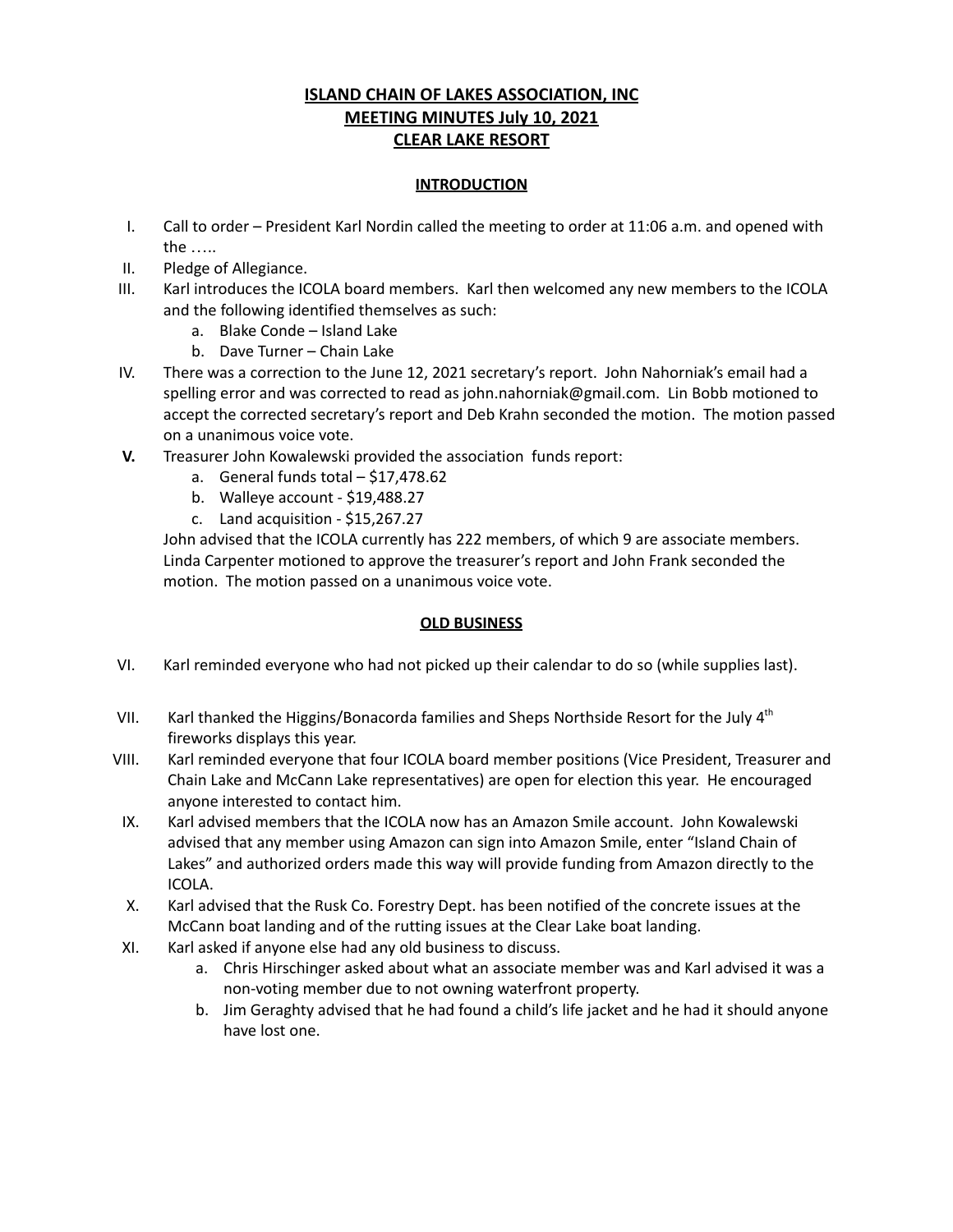#### **NEW BUSINESS**

#### XII. COMMITTEE REPORTS:

- a. Kent Gierhart was not in attendance and Karl provided a brief update. He said the committee was hoping to do emplace the beetles for the Purple Loosestrife (PLS) but was unable to get any beetles from AJ Liden from Beaver Creek Reserve. Karl explained that due to the unavailability of the beetles, placement of the beetles is suspended until 2022; depending again on beetle availability. He added the committee is going to produce a map of the lakes indicating where PLS has been sited.
	- i. Sandy Seilheimer advised that if anyone sees and PLS with buds to cut and package the buds so that the seeds do not spread and then to burn the buds.
	- ii. Tom Frank advised that he had a copy of the PLS brochure and anyone could see him to view it. He also the PLS location map from 2019. Tom also said that mid-July is when PLS is in full bloom.
	- iii. Tammy Nayes advised of the "picturethis" app which allows you to photograph a plant and the app will identify it for you.
- b. Rod Steege advised that he had no new updates on the walleye committee but is contacting committee members to set up a post-COVID meeting.
- c. While not a committee, Karl identified Bill and Bea Burnap as the Loon Rangers and asked for an update. They said that the two loon chicks on the northern part of Chain Lake did not survive; neither did the sole loon chick on McCann Lake. They said they do not get onto Island Lake much and Karl said that he has not seen any loon chicks on Island Lake.
- d. While also not a committee report, Karl warned everyone that he had received a message from someone on Island Lake that the person had a boat parked on shore and that he had had gas stolen from the boat.
- XIII. Karl updated members on the Andrew from TSB, the June meeting speaker, that anyone interested in a DNR Lake Restoration Grant, that the applications for those grants MUST GO through the ICOLA. Karl said three persons to date have contacted him about such grants. Karl also advised that grants for 2022 projects must be submitted this fall, believed to be not later

than August 12, 2021. Chuck Christopherson if this requirement was for the Healthy Lakes grant also and Karl advised to contact him with questions.

- XIV. Karl recognized Bea and Bill Burnap for their years of service to the ICOLA. Bea was treasurer for the first five years of Karl's presidency and Bill was Karl's "biggest fan", helping Karl out. Bea (they) were presented a wooden carving of the lakes with depths for appreciation of their years of service and assistance to the ICOLA and the chain of lakes.
- XV. Karl asked for a special thanks to all the assistance from the Brat Feed planners, cooks, servers and others providing assistance. He also thanked the owners of Clear Lake Resort and a round of applause and appreciation was given to them and the Brat Feed personnel.
- XVI. Karl advised because of COVID precautions, the brat feed would be served cafeteria style rather than buffet style.
- XVII. Karl asked if there was any new business and Mary advised that the ICOLA store is currently open and will be open this week. She asked if anyone had any suggestions for new products to please contact her.
- XVIII. Karl asked if there was a motion to adjourn. Lin Bobb motioned that the meeting be adjourned and Tom Frank seconded the motion. The motion was passed by a unanimous voice vote.
- XIX. After the brat feed had been conducted door prize winners were drawn. The winners and prizes won were:
	- a. Jeff Rossow Luggage Rack (made by John Kowalewski and Linda Carpenter)
	- b. Jan Bauman Cribbage Board made by John Nahoriak
	- c. Andy Miller Corn Feed for Two at Fireside
	- d. Shirley Christopherson Corn Feed for Two at Fireside
	- e. Mike Bjorkstrand Corn Feed for Two at Fireside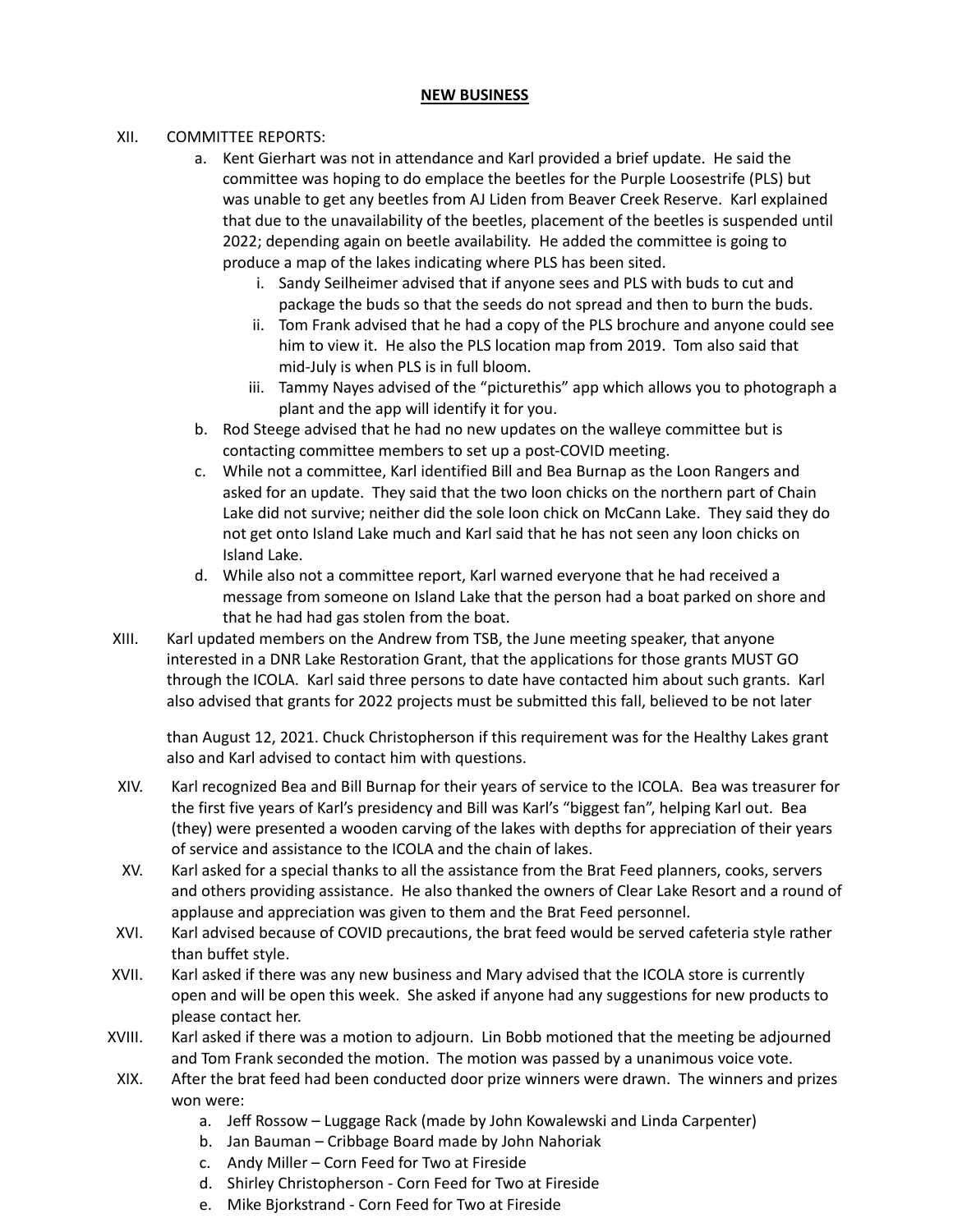Warden Belisle said that the WI DNR works very closely with the Rusk Co. Sheriff's Department. He said that he had spoken two years ago and recalled that at that time the two major issues were wake boarding and the new law (at the time) allowing for mirrors to be used in lieu of spotters when pulling skiers, boarders and tubes.

Warden Belisle said that currently the major issue that the WI DNR is dealing with is boat registration issues and no wake zone violations.

Warden Belisle said that in Northern WI one of the biggest topics is aerators. He said aerators are legal only if the aerator is mounted to a permanent object such as a dock or a pier and is pointing up. An aerator set up on the water bottom requires a permit. Likewise, an aerator which disturbs the lake or river bottom is considered dredging and that also requires a permit. Warden Belisle provided a fact sheet the WI DNR published and can be located at [aeratorfactsheet.pdf \(wi.gov\)](https://dnr.wi.gov/topic/waterways/documents/aeratorfactsheet.pdf).

Darrel Bauman inquired about the legal age for youths to be operating a boat. A WI DNR boating regulations brochure can be found at [le0301.pdf \(wi.gov\)](https://dnr.wi.gov/files/pdf/pubs/le/le0301.pdf) see page 7 for age requirements. An unidentified member advised that he is involved making kiosks for life jackets and that the WI DNR sponsors the kiosk for life jacket usage program.

Mike Bjorkstrand asked about launching an unlicensed boat due to difficulties in licensing the vessel. Warden Belisle advised that problem was commonly a titling issue and to speak with him separately. An unidentified member asked about a new law requiring the auto-kill straps to be attached to the boat operator. Warden Belisle advised that currently federal law and only applies to federal waterways. Another unidentified member inquired about walleye stocking and Karl advised him to speak with him separately.

Another unidentified member asked about the legal age for operating a Jet Ski. See page 8 of le0301.pdf (wi.gov) for licensing requirements for the operation of Personal Water Crafts (PWC).

#### **REMINDERS:**

- **Important Phone Numbers** 
	- 715/532-2200 Call with any lake abuse and/or boating and jet o Rusk County Sheriff ski issues
		- o DNR Satellite Office Ladysmith 715/532-3911
		- 715/532-2113 Call with any boat landing issues o Forestry Department

### **Long Overdue Recognition**

Bea and Bill Burnap were recognized for multiple reasons at our July meeting. Bea was recognized for her years of service to the organization as our past Treasurer and they both were recognized for their support to the entire organization of the years. Some highlights of the things they have done are as follows: Both Bill and Bea serve as the "Loon Rangers" for Clear, McCann and Chain lakes reporting loon activity to the Loon organization for Wisconsin. They served in a variety of board positions, assisted with getting our Lake Days event off the ground, recruited speakers for lake days and other meetings, and have donated the loon watch signs to our boat landings for many years. Bill has been active with the Walleye committee, helping with the fish stocking projects, the tree drop project, the walleye wagon project just to mention a few things, and they both helped for years organizing and recruiting friends and neighbors to assist with the Association Brat feed. Thanks to you both for your commitment and for being such great friends of the Association.